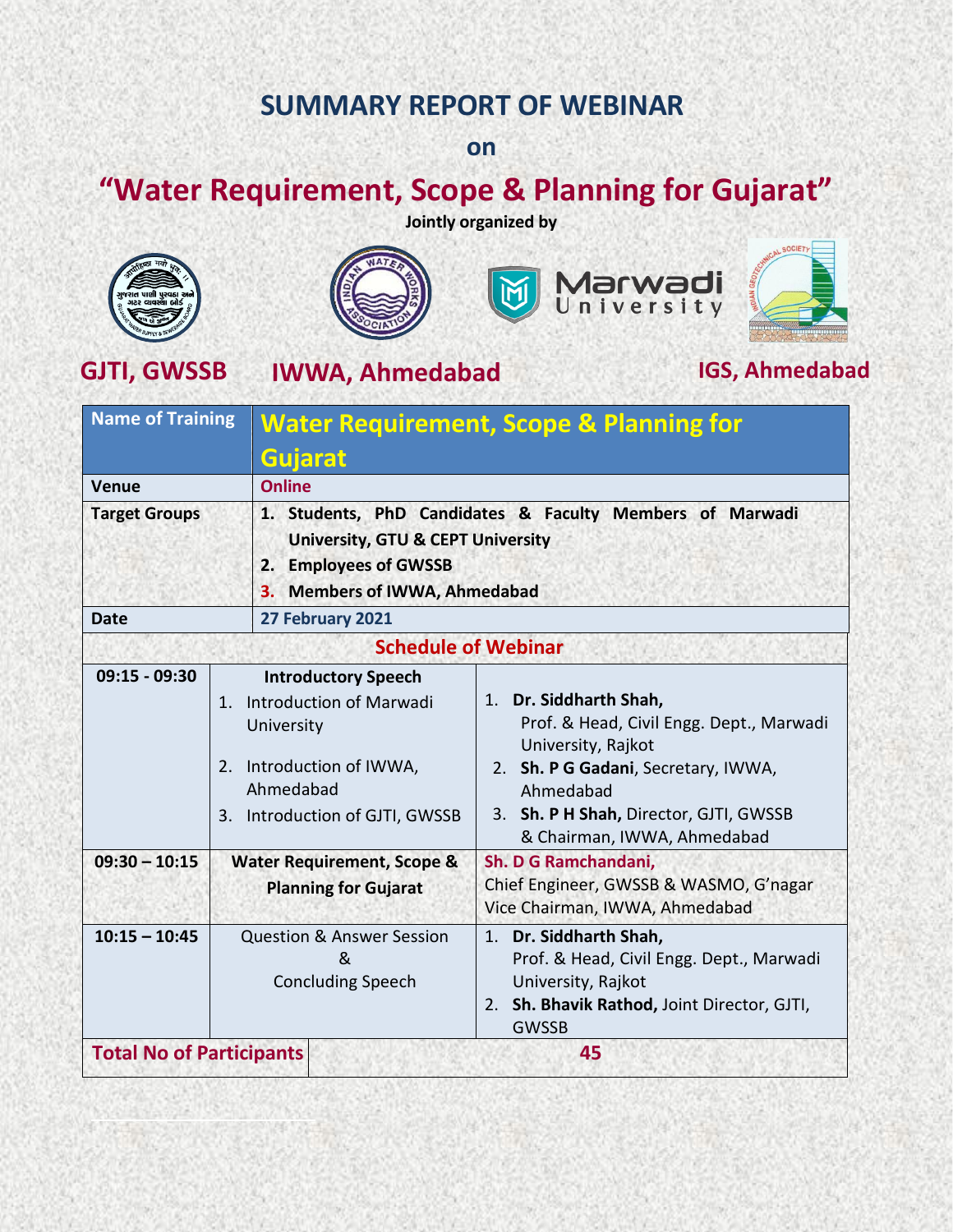### **Photo Gallery**

1. Introductory speech by **Sh. Prakash Shah**, Director, GJTI, GWSSB



2. **Sh. D G Ramchandani,** Chief Engineer, GWSSB & WASMO, Gandhinagar addressing the trainees through online application

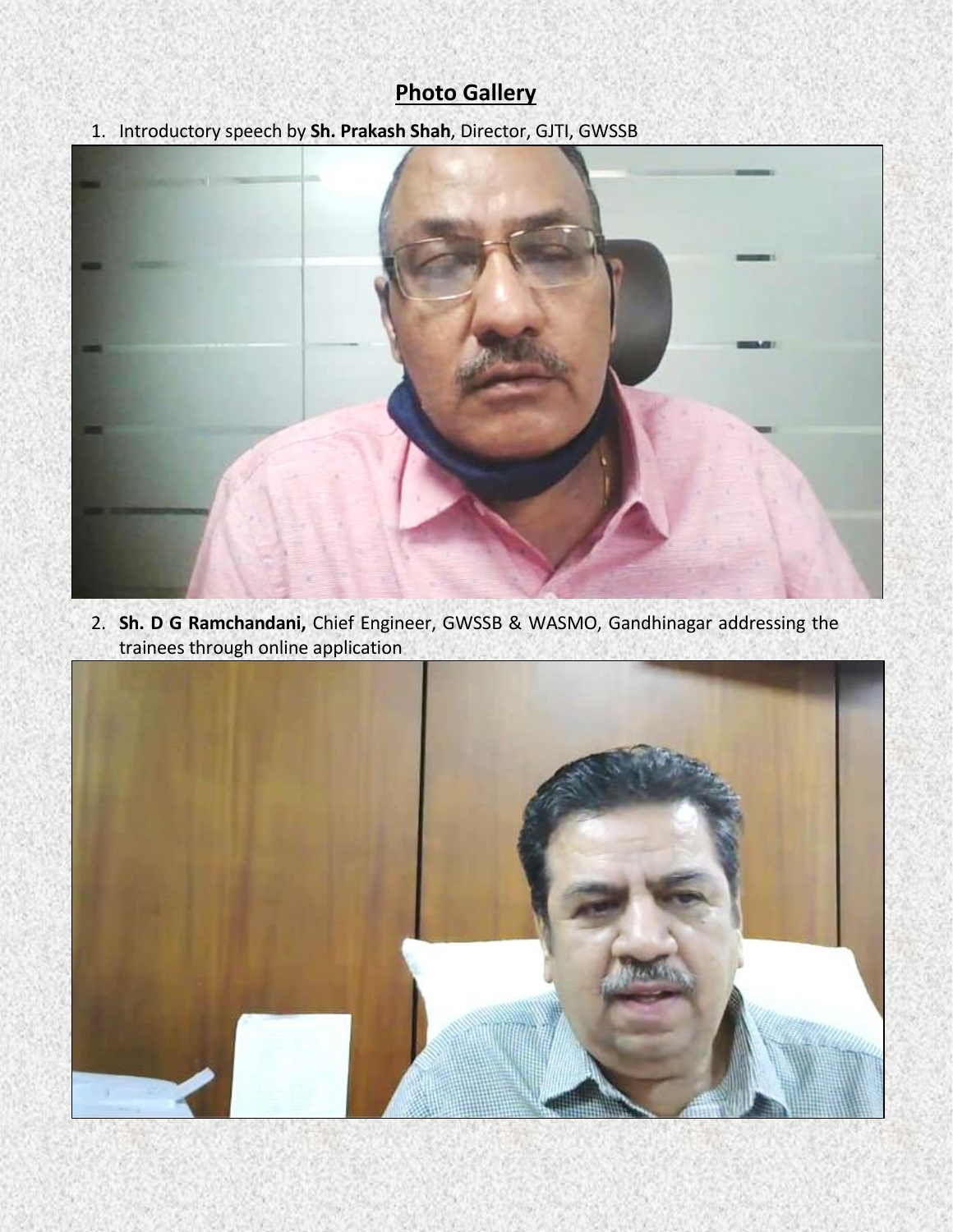3. Inaugural speech by **Sh. Bhavik Rathod**, Joint Director, GJTI, GWSSB.



4. Introduction of IWWA, Ahmedabad by **Sh. P G Gadani,** Secretary, IWWA, Ahmedabad



5. Introduction of Marwadi University & Vote of Thanks by **Dr. Siddharth Shah,** Professor & Head, Civil Engineering Department

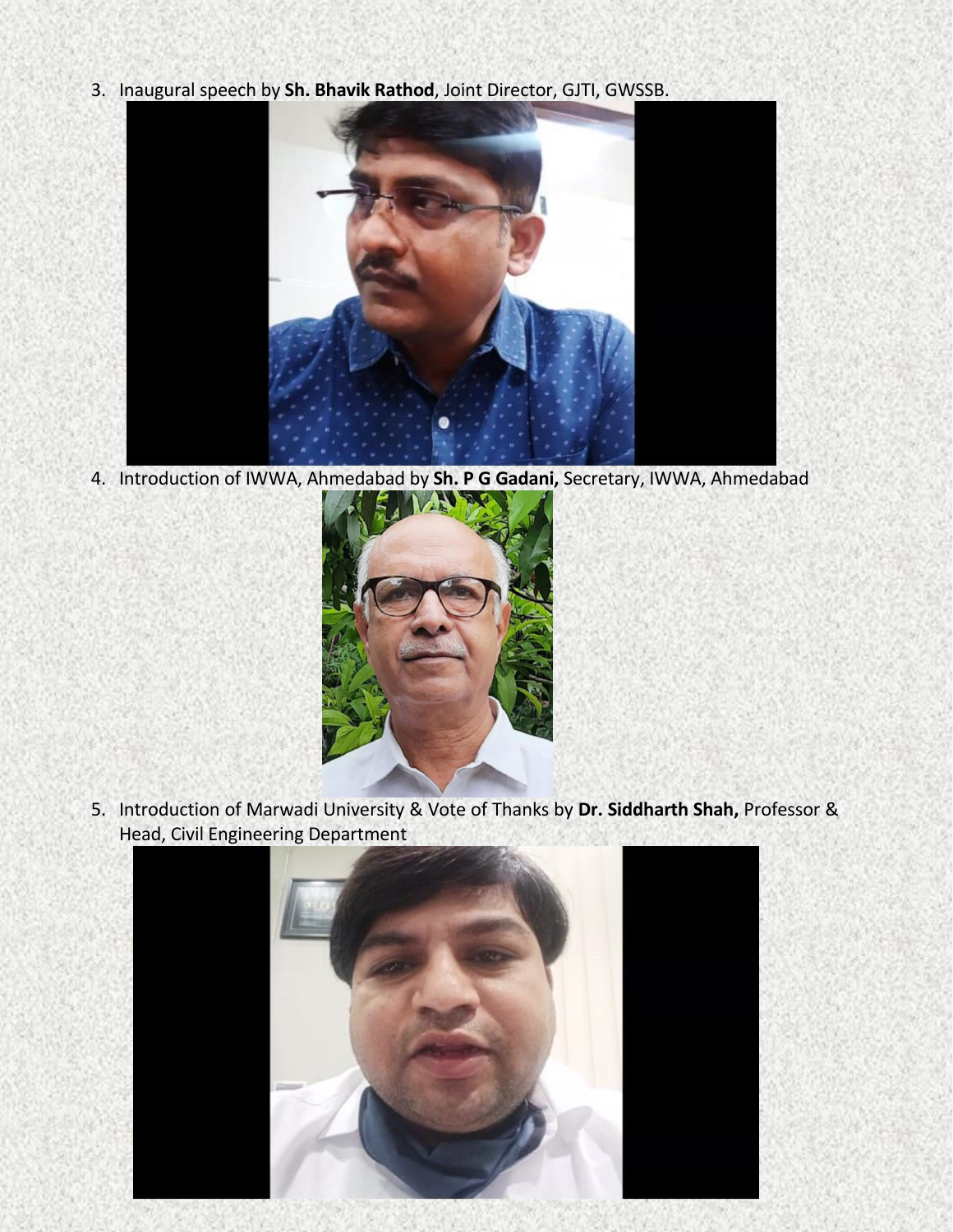# **List of Participants**

| <b>No</b>      | <b>Name of the Participant</b>         | Name of university /institute                                              | <b>Designation</b>                    |
|----------------|----------------------------------------|----------------------------------------------------------------------------|---------------------------------------|
| 1              | Abhay Paghadar                         | Marwadi University                                                         | Other                                 |
| $\overline{2}$ | Adarsh mehta                           | Marwadi university                                                         | <b>UG Student</b>                     |
| 3              | Aditya Chaturvedi                      | <b>Gujarat Technological University</b>                                    | <b>Faculty Member</b>                 |
| 4              | Ankit Vaghasiya                        | Marwadi University                                                         | <b>UG Student</b>                     |
| 5              | Arsalan jamal                          | Marwadi university                                                         | <b>UG Student</b>                     |
| 6              | <b>Balbhadrasinh zala</b>              | Marwadi university                                                         | <b>UG Student</b>                     |
| 7              | <b>Bhargav Tewar</b>                   | <b>CEPT University</b>                                                     | <b>Faculty Member</b>                 |
| 8              | <b>Bhavna Aiudiva</b>                  |                                                                            |                                       |
| 9              | Darsha M. Nakum                        | Marwadi University                                                         | <b>UG Student</b>                     |
| 10             | Darshan Mehta                          |                                                                            |                                       |
| 11             | Darshan Parakhiya                      | Marwadi University                                                         | <b>Faculty Member</b>                 |
| 12             | <b>Endalkachew Feleke</b><br>Alemayehu | Marwadi University                                                         | <b>PG Student</b>                     |
| 13             | <b>Gopal Baria</b>                     | <b>GWSSB, Gandhinagar</b>                                                  | <b>Sup-Geohydrologist</b>             |
| 14             | Jay Vijaybhai Pandya                   |                                                                            |                                       |
| 15             | Kaushik uttambhai maji                 | Marwadi university                                                         | <b>UG Student</b>                     |
| 16             | Khilan jadav                           | Marwadi University                                                         | <b>UG Student</b>                     |
| 17             | Komal Gujarati                         |                                                                            |                                       |
| 18             | Komal Ketan Dave                       | <b>Gujarat Technology</b><br>University/Babaria Institute of<br>Technology | <b>Faculty Member</b>                 |
| 19             | Mahendrasinh Lakhyarji<br>Sodha        | Marwadi University                                                         | <b>PG Student</b>                     |
| 20             | Mandip kalariya                        | Marwadi university                                                         | <b>UG Student</b>                     |
| 21             | Md Wahid Hassan Shihab                 | Marwadi University                                                         | <b>UG Student</b>                     |
| 22             | Mohit Vaghasiya                        | Marwadi University                                                         | Other                                 |
| 23             | <b>Nehal Hardik Shah</b>               | <b>Gujarat Technology</b><br>University/Babaria Institute of<br>Technology | <b>Faculty Member</b>                 |
| 24             | Nidhi Parmar                           | <b>MEFGI</b>                                                               | <b>UG Student</b>                     |
| 25             | Nirav                                  |                                                                            |                                       |
| 26             | <b>Nishant Poshia</b>                  | Marwadi University                                                         | <b>UG Student</b>                     |
| 27             | Parinda Bhatt                          |                                                                            |                                       |
| 28             | Parth Lakhani                          |                                                                            |                                       |
| 29             | Patel Kinjalkumar<br>Vitthalbhai       | Marwadi university                                                         | Research Scholar (Ph D<br>candidates) |
| 30             | Pratik                                 | Marwadi University                                                         | <b>UG Student</b>                     |
| 31             | <b>Rahul M Solanki</b>                 | <b>GWSSB, Gandhinagar</b>                                                  | <b>System Manager</b>                 |
| 32             | Rajanish kumar jha                     | Marwadi university                                                         | <b>UG Student</b>                     |
| 33             | Ravi Modi                              |                                                                            |                                       |
| 34             | Ravindra Solanki                       |                                                                            |                                       |